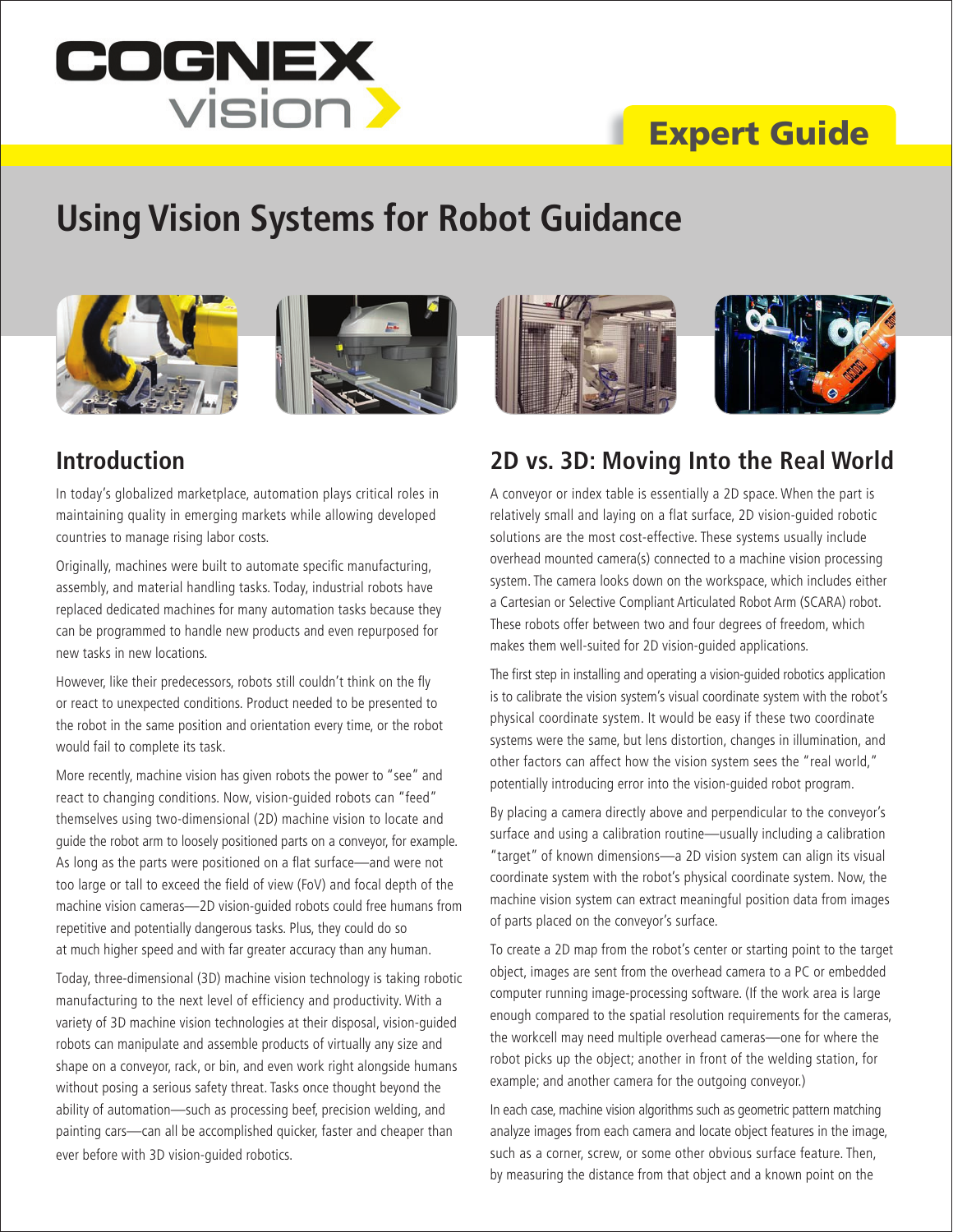

#### **Soot Particle Filter, 2D Robot Guidance**

Engelhard Technologies GmbH uses robots to handle materials during production of soot particle filters for the automotive industry. Robot supplier Staübli suggested they consider vision systems from vision-guided robotics (VGR) specialist Cognex. Thanks to the efficient development environment of Cognex's In-Sight® Explorer smart camera software, the "pick-and-place" vision-guided robotics solution was up and running in less than four weeks.

The In-Sight vision system used in the robot cell must recognize each of the 25 filter variants, determine their exact position and provide that data to the robot as precise data, and read 2-D codes on each product. Using the PatMax® algorithm integrated with the In-Sight software for geometric pattern recognition, the 2D VGR solution was able to achieve 99.9 % accuracy.

By using an In-Sight color vision sensor, the workcell could also verify the presence of a green quality label on each filter and verify the number of parts in a container. By continuously checking the number of packed parts and by comparing the number actually produced, Engelhard Technologies determined the amount of rejects/loss after just two days of system development.

conveyor's surface, the vision system can create a 2D map or program path for the robot, including distance and direction from the center point. This location, often referred to as an "offset," is then sent to the robot controller, which will use the distance and direction information to direct the robot to the object. This is 2D vision-guided robotics.

Now assume the object on the table isn't small like a microchip that extends only a few millimeters on the conveyor table and, therefore, cannot be treated as part of the 2D space. What if the object was a car fender that has to be grabbed from a rack that hangs in free space?

In this case, the vision-guided robot workcell designer cannot depend on the racked panels being in the same position or in the same orientation every time. In an autoracking application like this, each panel is slightly farther away than the previous one. Therefore, each panel has a different location in 3D space (translation) and likely has different orientations (rotation) to each axis compared to the previous part. In the most challenging "bin picking" applications, the parts may be placed loosely in a bin, with no structured packing or dunnage. In both cases, the vision system must locate the part in 3D space, including both translation and rotation, to correctly adjust the programmed movements of an articulated robot with 6 degrees of freedom to the racked part.

## **Working with 3D Vision-Guided Robotics (VGR)**

Machine vision offers four main techniques for providing 3D robot guidance:

- Single-camera triangulation
- Stereoscopic or multi-camera triangulation
- Structured light
- Time of flight (ToF)

Designers need to understand the pros and cons of each solution and how they align with industrial applications.

**SINGLE- AND MULTI-CAMERA TRIANGULATION:** Both single-camera and multi-camera triangulation start with multiple images of the same FoV taken from different perspectives. Often a single camera is mounted on a the robotic arm so that the robot can move the camera around to take multiple pictures, which takes more time but costs less than multi-camera 3D VGR systems.

Again, geometric pattern search algorithms locate key features in each image. Because each image represents a different perspective, the key features change location, shape, and size. By numerically analyzing how the features are different in each image and comparing those changes in location, shape, and size to similar measurements of a calibration target taken during the calibration set-up routine, the machine vision system can accurately calculate the part's 3D location and orientation. The more images the system compares, the more accurate the 3D data. However, the more pictures are taken, the slower the throughput.

Single- and multi-camera triangulation 3D VGR systems can provide highly accurate 3D position data across a large area, which is why this technique is often used in the automotive and other durable-goods industries for assembly, dispensing, and painting applications.

**STRUCTURED LIGHT:** Structured-light solutions also use triangulation and can provide additional accuracy to conventionally lit single- and multi-camera triangulation 3D VGR systems. Structured-light solutions use either standard lamp with periodic line filter or laser light to project lines onto a surface. The lines give the light "structure" rather than even illumination across the entire area.

By analyzing images showing the lines projected onto the target object's surface and measuring how the lines change shape, the 3D vision system can create a 3D map of the surface of the target object. This technique can also generate 3D data from a single image from a single camera. The accuracy of structured-light 3D VGR increases as the spatial resolution of the camera increases and as the projected line pattern increases in density, and decreases as the size of the work area grows.

Structured-light 3D VGR solutions are excellent choices for smooth and reflective parts that do not have easy-to-find surface features for a geometric pattern search algorithm. The specialized lighting adds to the cost and accuracy of the overall systems, and if the light is coherent, it can add to safety concerns. But for sheet metal and polished metal parts, for example, structured light may be the most cost-effective solution.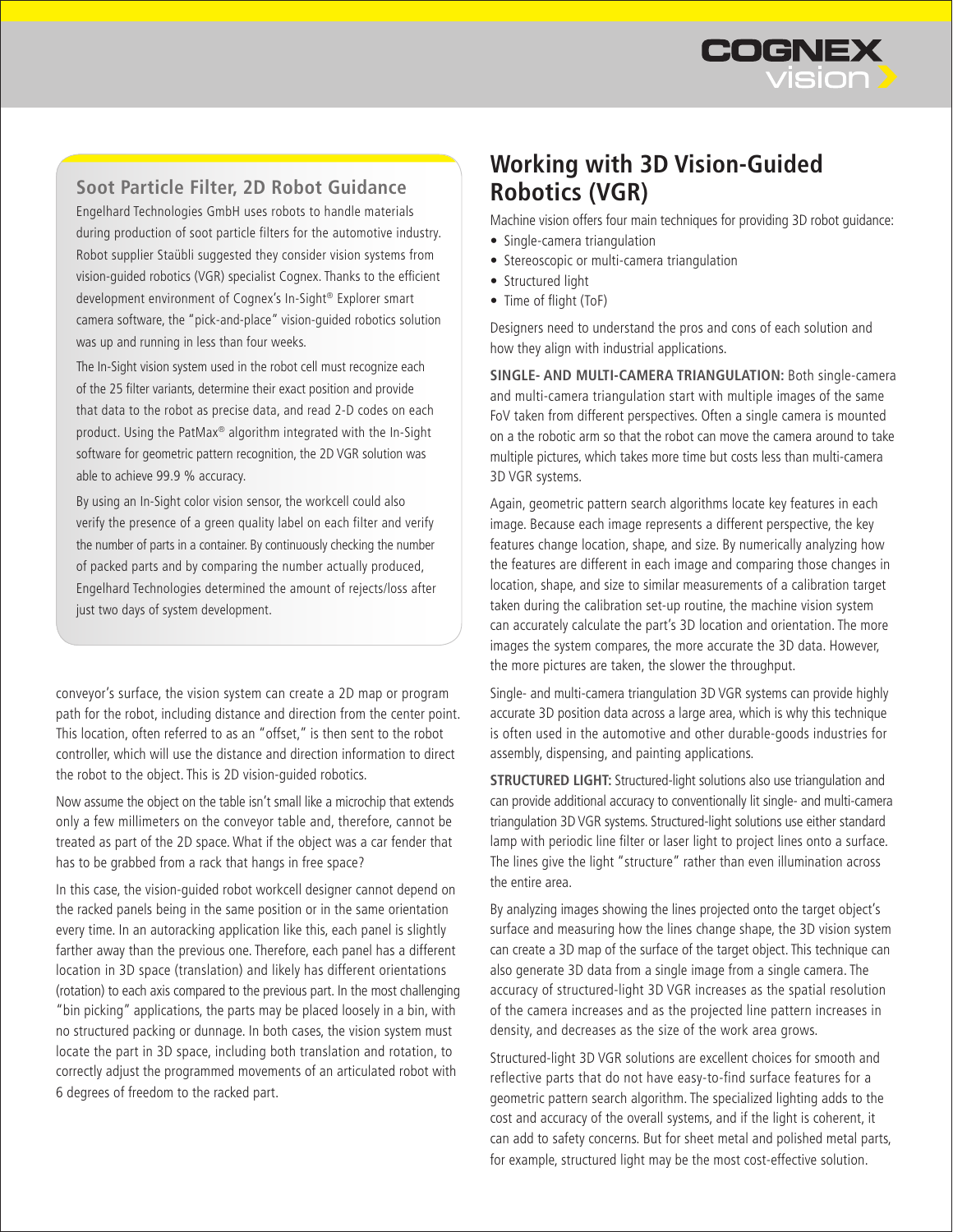

**TIME OF FLIGHT:** Time-of-flight (ToF) cameras are relatively new to the world of commercial industrial cameras, although the technology has been around for many years. These specialized cameras use a variety of optical, non-contact methods to measure how long it takes light to travel from the illuminator, off the target part, and back to the camera. Each pixel can yield a specific 3D data point. However, these specialized cameras typically have a limited number of pixels—and therefore spatial resolution compared to conventional CCD and CMOS industrial cameras.

For large workspaces where required accuracies are measured in millimeters or centimeters, ToF cameras can be an attractive solution to 3D VGR applications.

## **Getting Started with 3D VGR**

Every vision-guided robot application starts at the same place: the target part. Users should ask a number of questions, including but not limited to:

- • What is my part and how will it appear to the vision system? (Big vs. small; reflective vs. dull; fragile vs. robust)
- Is the application essentially 2D or 3D?
- What sort of robot does that application require? (Wash-down or cleanroom-ready SCARA? Large payload Cartesian? Articulated robot for 3D manufacturing or material handling?)
- Will you quality inspect or track-and-trade the part at the same time you assemble it? (Task a dedicated smart camera to inspection and defect classification or add an autoID camera in addition to VGR solution.)
- What sort of machine vision system do I need? (Smart camera for 2D VGR? Single-camera structured-light solution with PC host for moderate throughput? Multi-camera stereoscopic for high-resolution or large-area 3D VGR?)
- What cameras will I need to generate a 2D or 3D offset for the robot and to possibly inspect the part for defects, depending on user needs? (Smart camera, high-resolution CCD, high-frame-rate CMOS, overhead mount, robot mount, etc.)
- What does the machine vision system need to accomplish, how will that affect image-processing software selection, and what computer hardware do I need to make sure the VGR system doesn't slow down production? (Do you need a specialized 3D VGR algorithm? Application programming interfaces (APIs) for specific robot controller manufacturers? Smart camera vs. PC host?)
- What sort of light or combination thereof will work best for your VGR application? (Strobe, color, laser, etc.?)
- What network connectivity do I need between the robot, vision system, and plant network? (Will the system be connected to a manufacturing execution system (MES)? Will images be archived for later analysis?)
- How will operators interact with the VGR solution? (Touchscreen, HMI on robot controller or vision system?)

Working with an integrator who is familiar with vision-guided robotic applications can make it easier to answer these questions and help you avoid common pitfalls.

**Vision-Guided Robotics for Any Industry**

Italy's Tiesse Robot is a leader in industrial automation and vision-guided robotic solutions that have produced vision-guided robotic workcells for hundreds of industries, including durable goods and iron cast parts, among many others.

One solution for the durable-goods industry included a robotic workcell for assembling washing machines that includes two robots guided by a machine vision system running Cognex VisionPro® software. The cell consists of a pallet store for components, a measuring station with remote camera for the hole centers, a station for fitting the caps, a turntable for fitting and riveting the roller bolts, and two Kawasaki vision-guided robots that move the parts between the various stations and prepare the preassembly of the roller on the turntable.

To overcome common challenges for vision-guided robotics such as changes in ambient lighting while maintaining operational simplicity, Tiesse used a number of Cognex vision tools that include PatMax, PatFlex®, PatInspect®, non-linear calibration and measuring tools, and VisionPro 3D.

The special features of the cell include production in random mode and on-the-fly robot path correction of errors to adjust to changes in hole spacing for roller mounting bolts.

Another interesting application uses a vision-equipped robot to refine and finish medium and large iron castings that can weigh up to 500 kg. Cognex VisionPro software determines the orientation of the arriving part, while a second vision system defines the exact position of the castings in three dimensions.

In a similar application, Tiesse Robot engineers developed a vision-guided robot workcell to finish office chair plastic backrests and fit them with metal inserts to attach the seat to the chair frame.

The inspection cell is located downstream of a press that stamps eight different product codes at random. To handle random production, Cognex VisionPro software was incorporated in the island that makes it possible to handle up to 32 different product codes without changing speed or flexibility.

The cycle of each robot includes locating the backrest on the conveyor, guiding the robot in three dimensions to pick up the part, visual inspection to verify part dimensions and identify any upstream production equipment errors, sequential placement of all the inserts according to the position measured by the vision system, and depositing the finished product on the removal transporter.